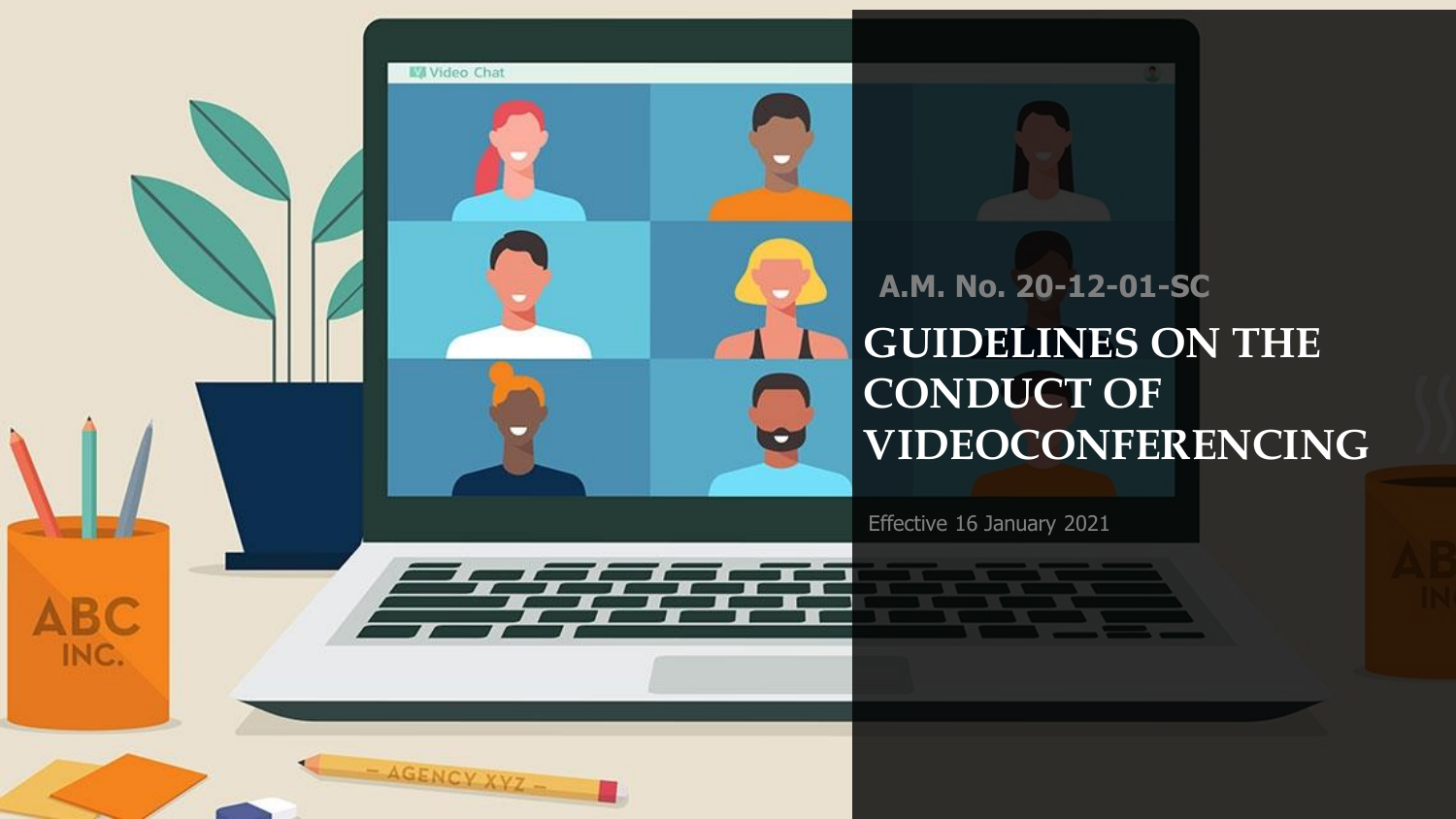### COVERAGE AND APPLICABILITY



Based on the sound judgment of the court, videoconferencing may be resorted when there are compelling reasons.

#### OFW residing abroad or temporarily outside the Philippines.

Deprived of Liberty

When the litigant or witness is a high-risk Person Deprived of Liberty.

Foreign national

NRF, while in the Philippines, was involved in any action pending before any court, and would like to appear and/or testify remotely.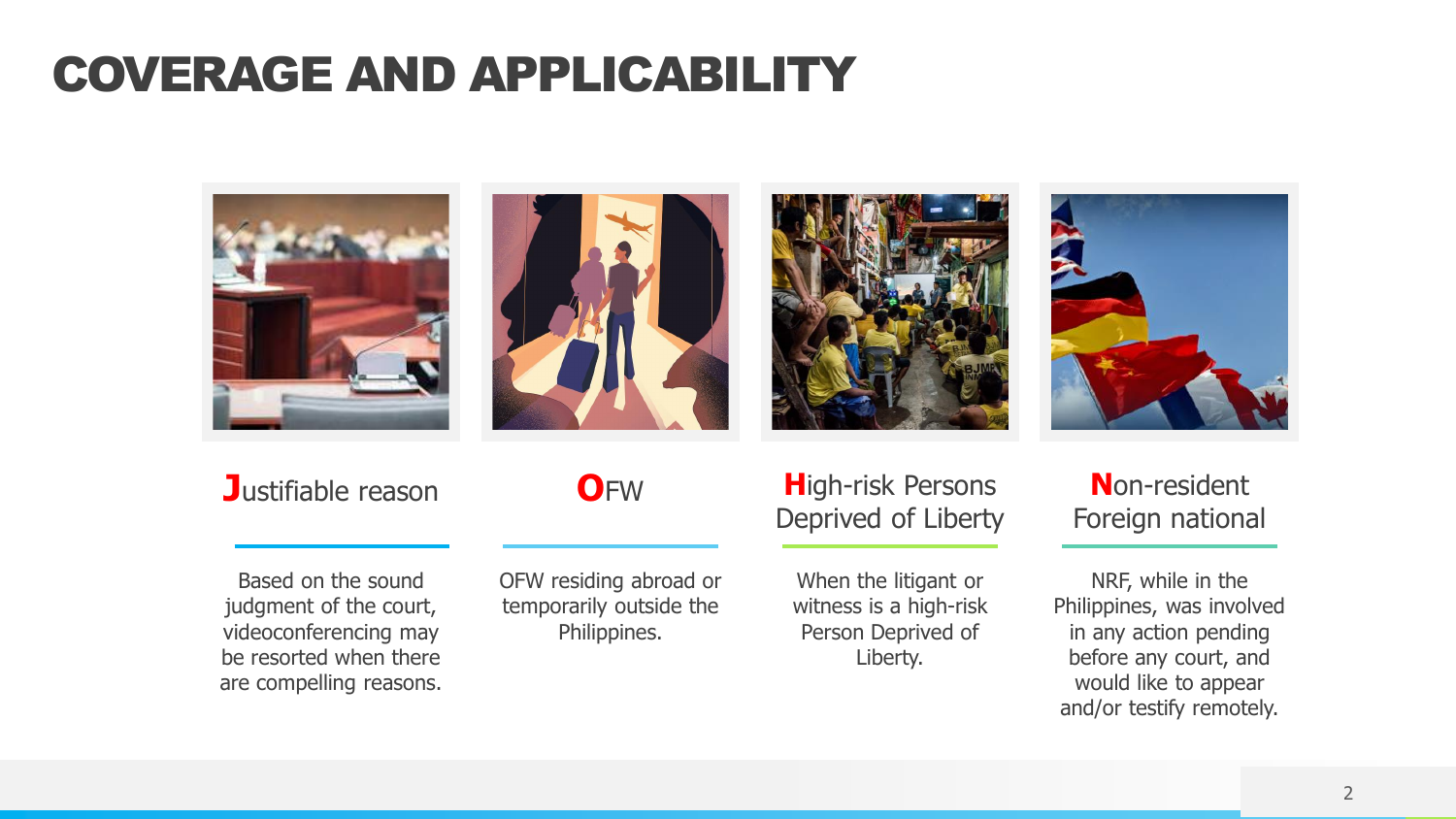### COVERAGE AND APPLICABILITY



**P**ublic Emergency

Periods of public emergencies officially declared by the concerned agency of the government.

**I**nability or Difficulty to physically appear

Due to security risk in his transport, danger to his life, serious health concerns, vulnerability due to age, physical condition, disability, etc.



**A**cts of God and human-induced events

Those which limit physical access to the courts and other instances posing threats to the security and safety of the courts and/or personnel.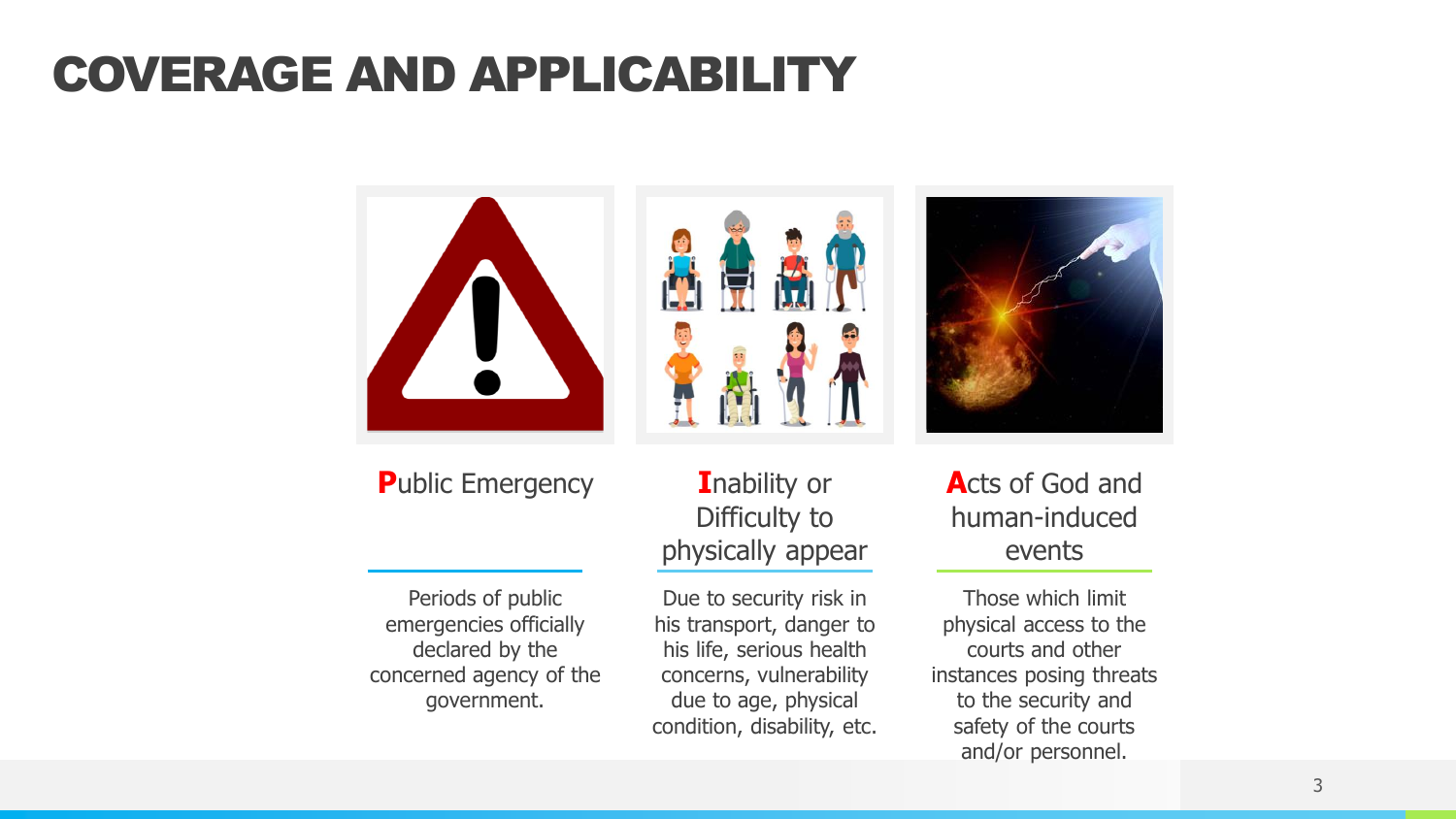### COVERAGE AND APPLICABILITY



**G**overnment agency witness or and expert witness

For justifiable grounds, he or she cannot attend the in-court hearing.

**O**ther circumstances declared by the Supreme Court

Sufficient to justify the conduct of videoconferencing.

When the litigant or witness is a PDL committed in a detention facility.

**D**etention Facility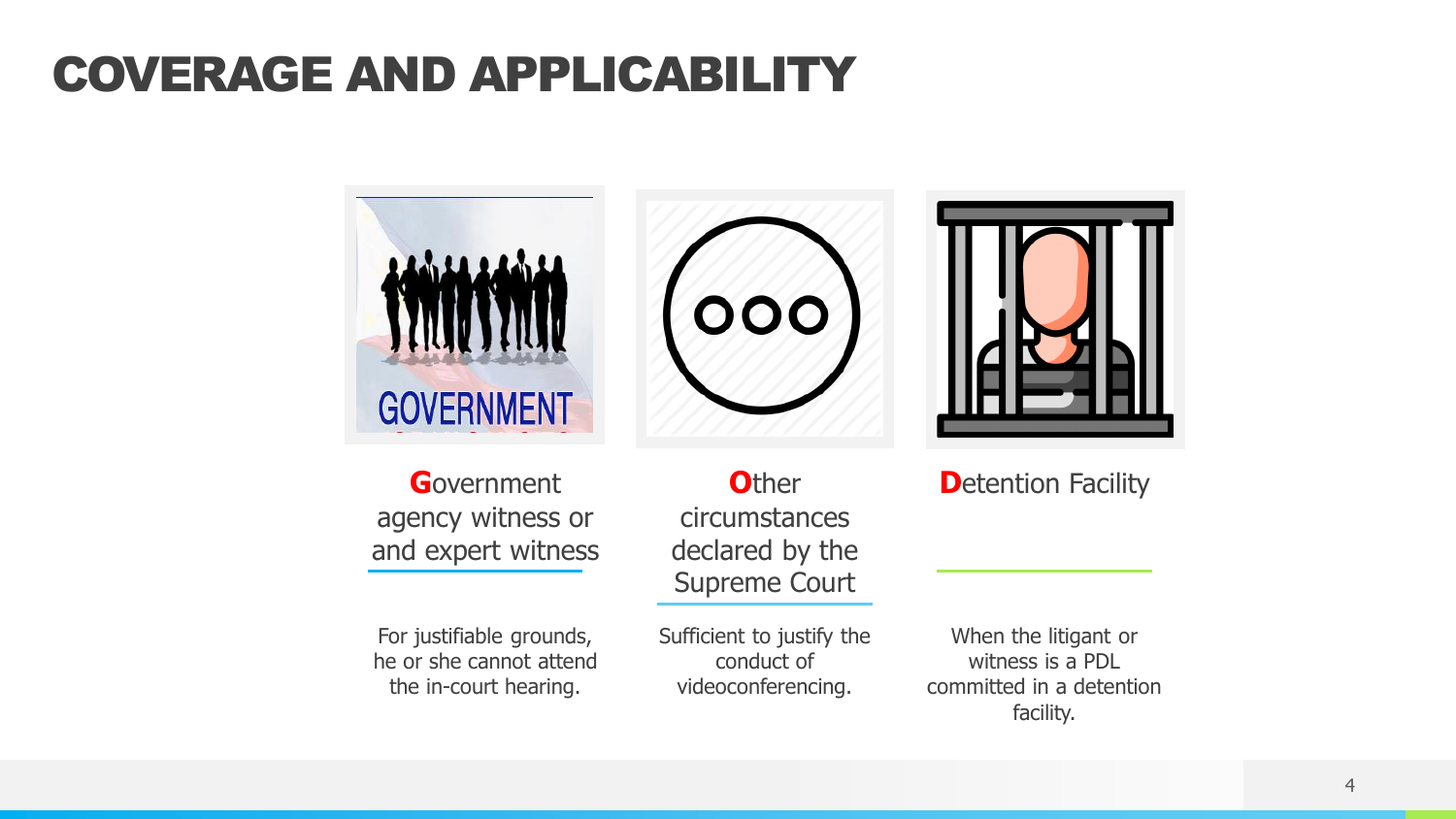#### Can the Court motu proprio order the conduct of videoconferencing?

YES. In some instances, the Court may motu proprio order that hearings or proceedings be conducted through videoconferencing.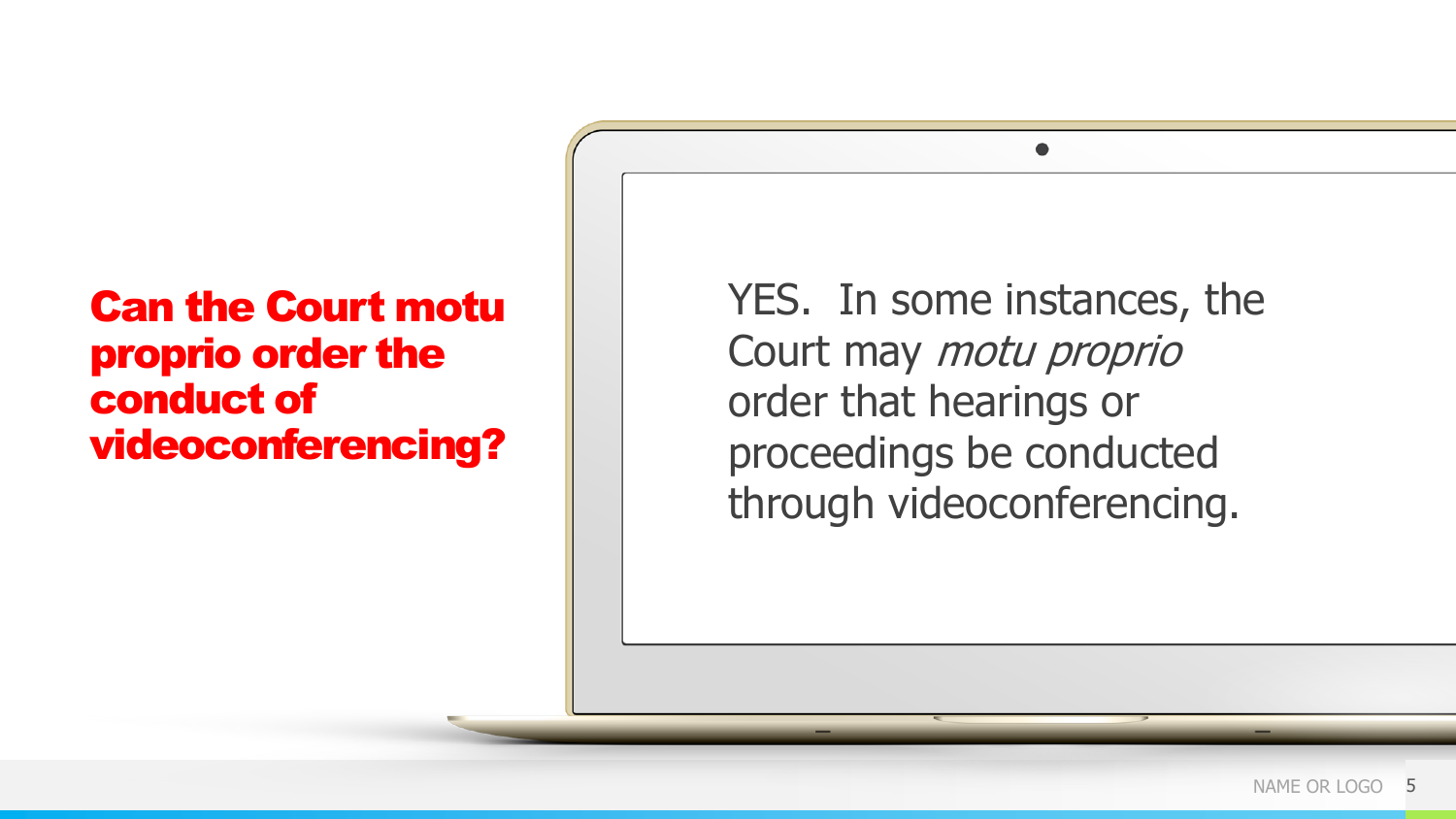#### When can the Court order *motu proprio* the conduct of videoconferencing?





human-induced events

circumstances declared by the Supreme Court

**D**etention Facility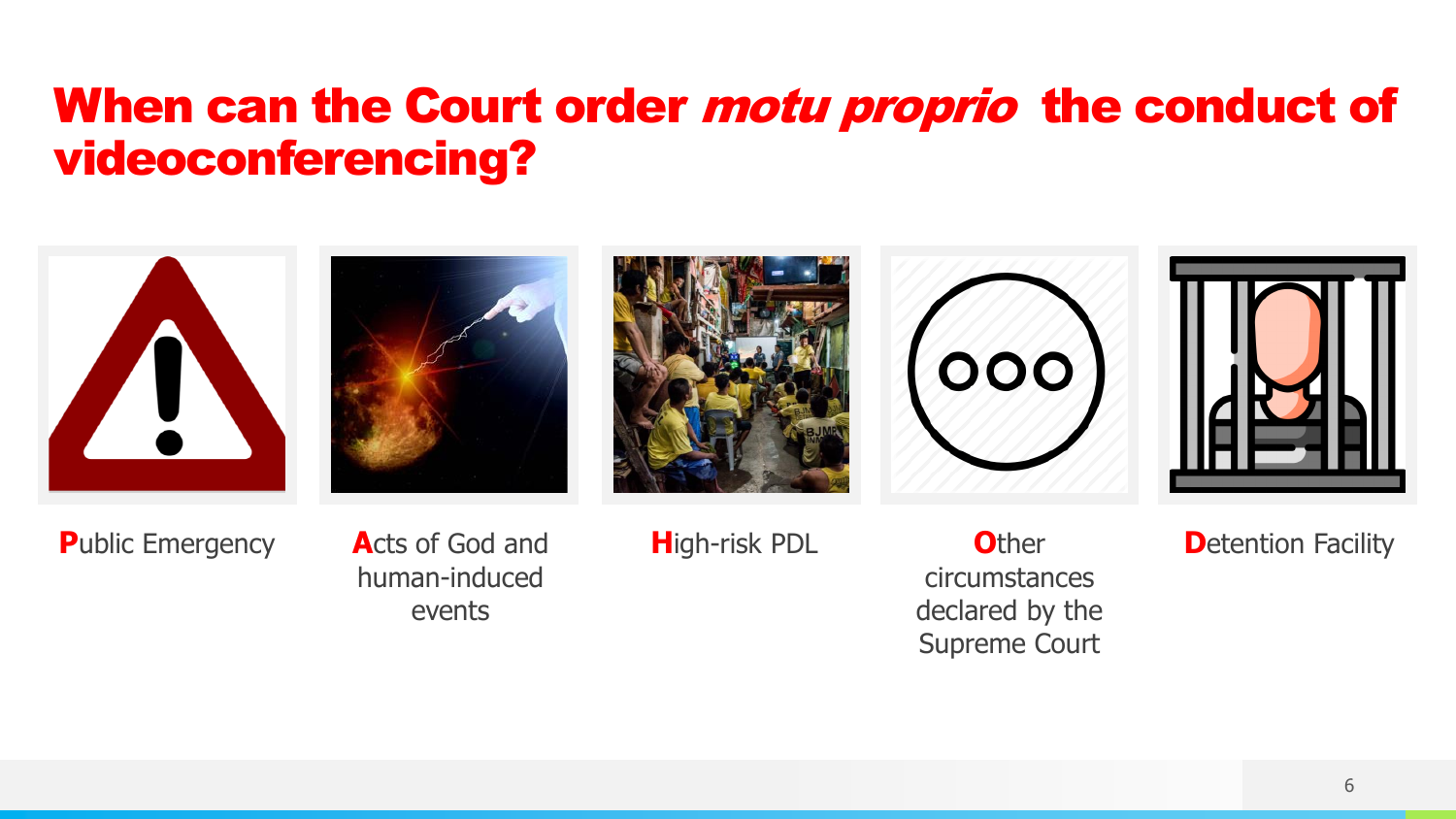#### Can a party move for the conduct of videoconferencing?

YES. A party or counsel may, by motion, request that the proceedings be conducted via videoconferencing.

7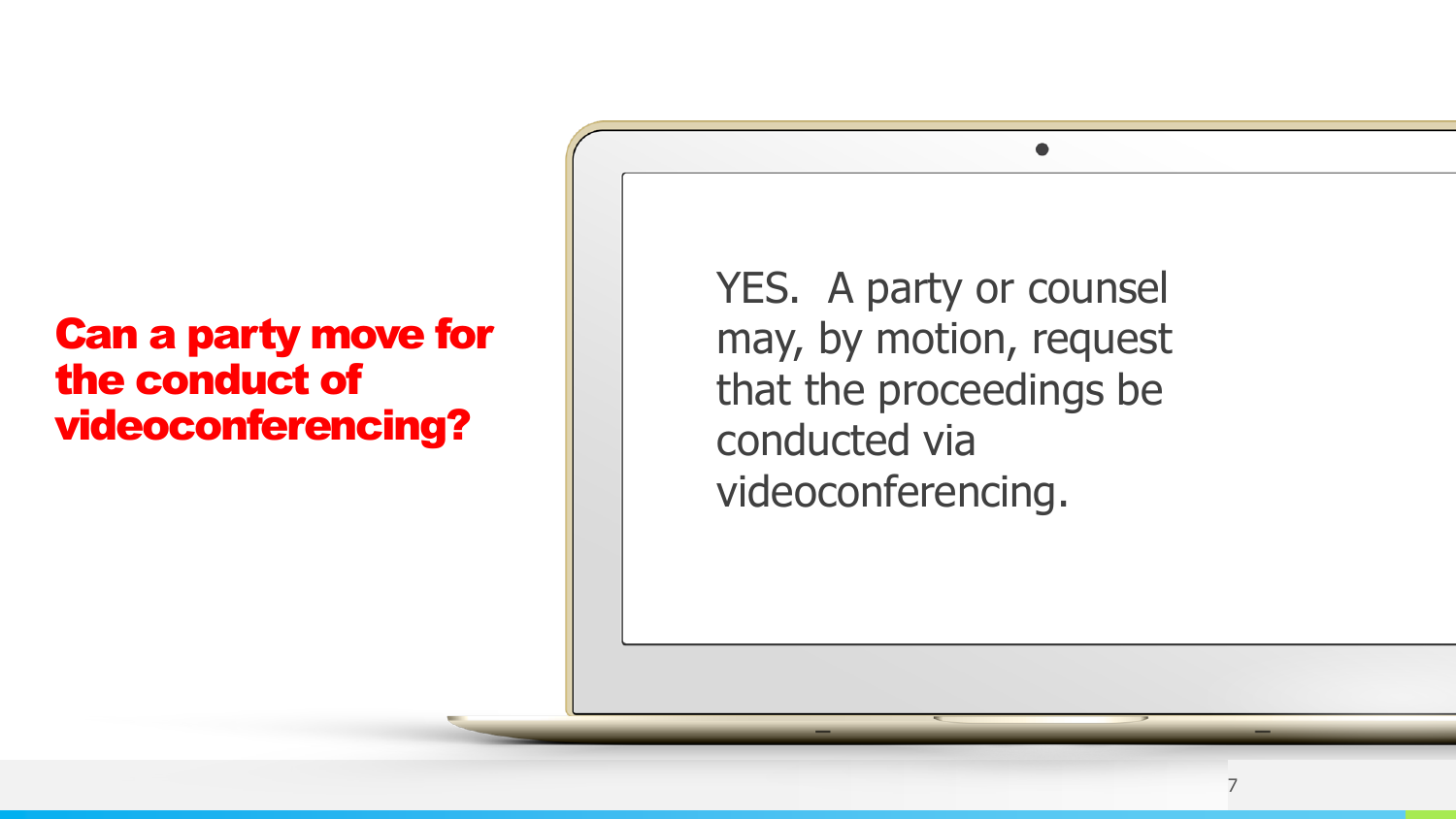#### What are the instances when the parties may initiate the conduct of videoconferencing?











**J**ustifiable reason

**I**nability or Difficulty to physically appear

Foreign national

**G**overnment **N**on-resident **O**FW agency witness or and expert witness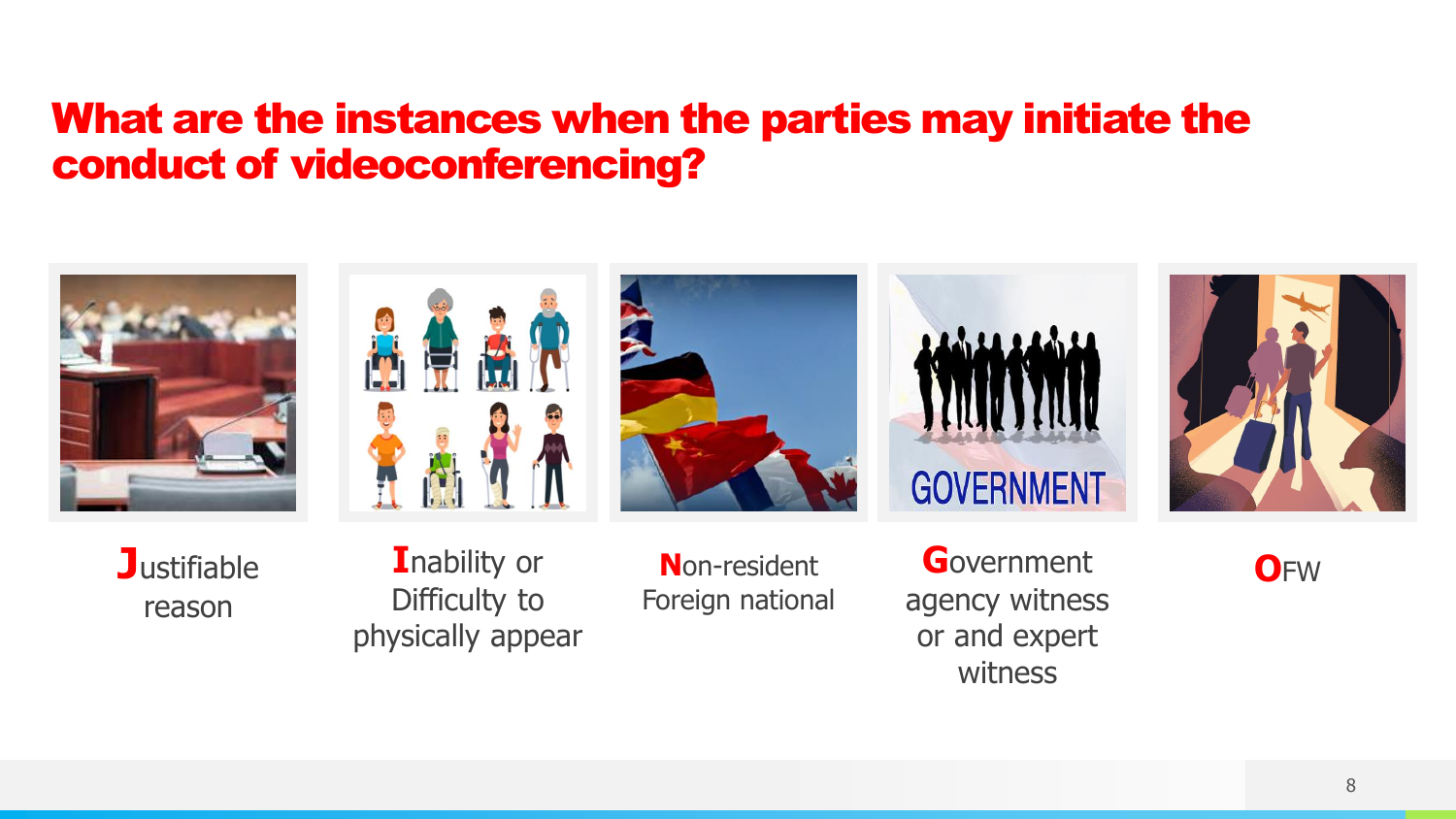#### How should the Motion for the Conduct of Videoconferencing be filed and/or served?

The movant shall file it electronically and/or personally with the court, serving a copy on the adverse litigant by the same means.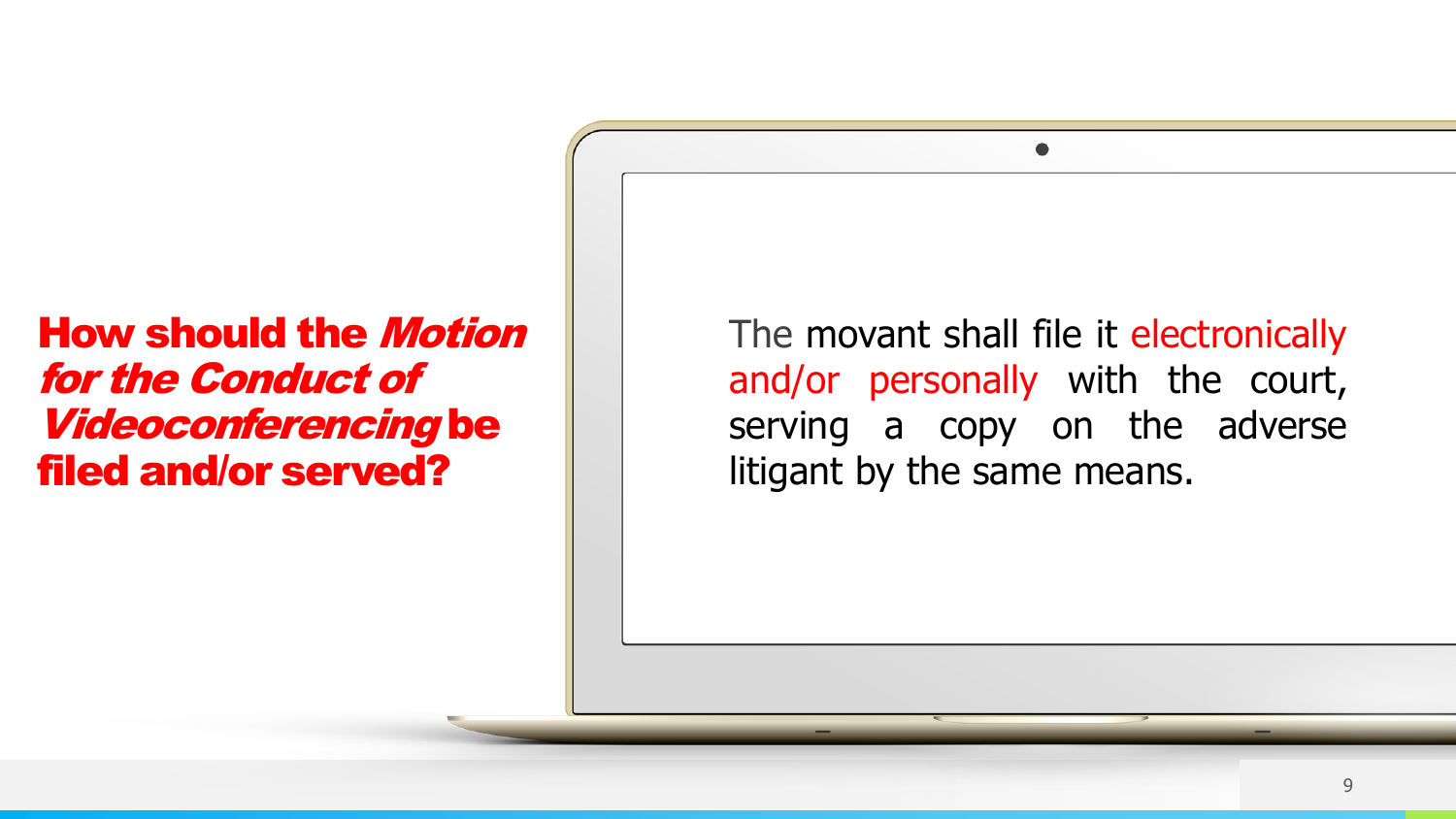#### When should the Motion for the Conduct of Videoconferencing be filed and/or served?

The *Motion* should be filed with the court and served to the adverse party at least ten (10) calendar days before the scheduled hearing dates.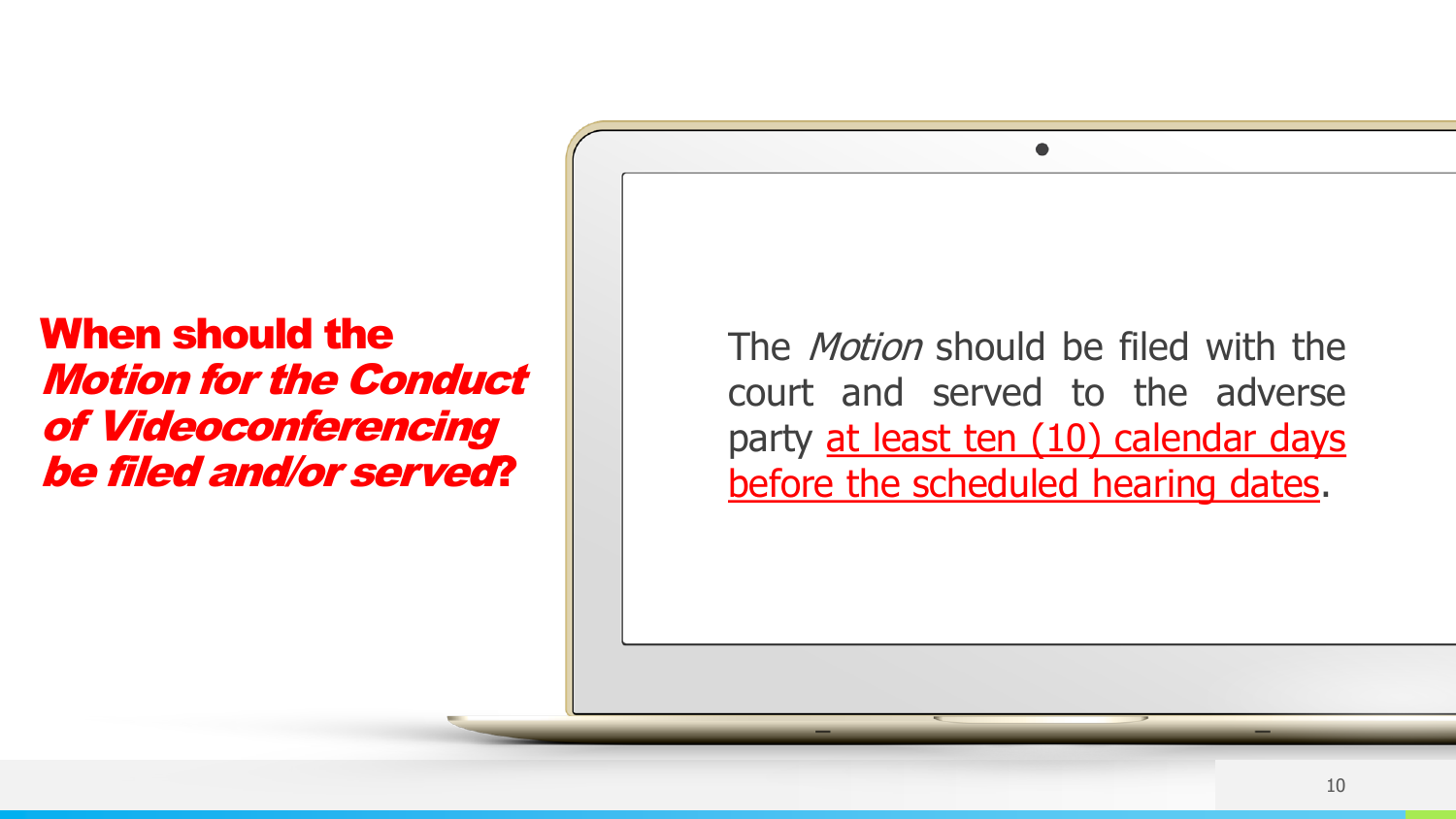#### How long should the court resolve the Motion?

The court shall resolve the *Motion* within five (5) calendar days before the scheduled videoconferencing, with or without the comment or opposition from the adverse litigant.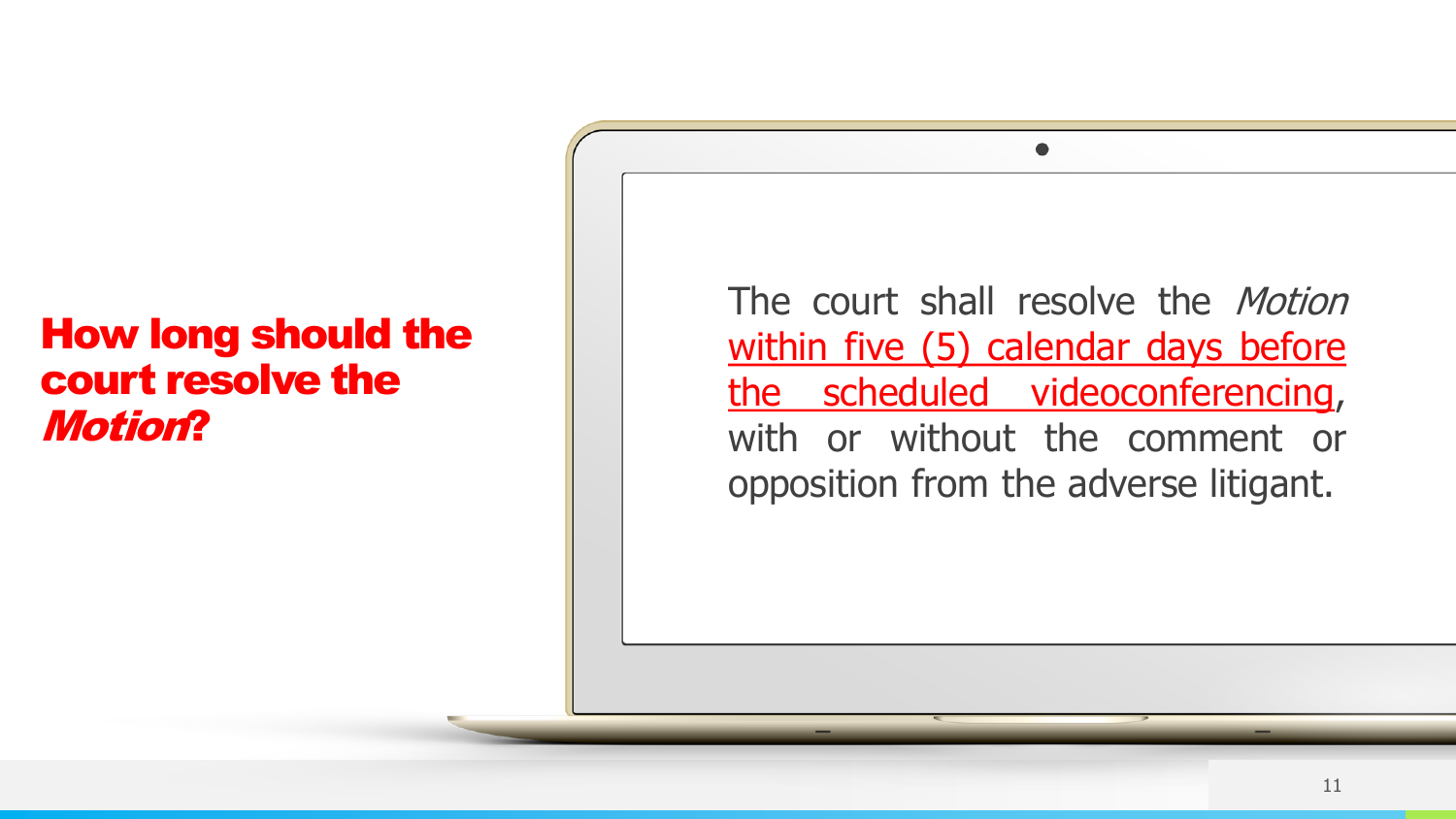## **VIDEOCONFERENCING COLLOQUY**

At the beginning of the videoconferencing, the court shall conduct a colloquy with the participants appearing remotely.

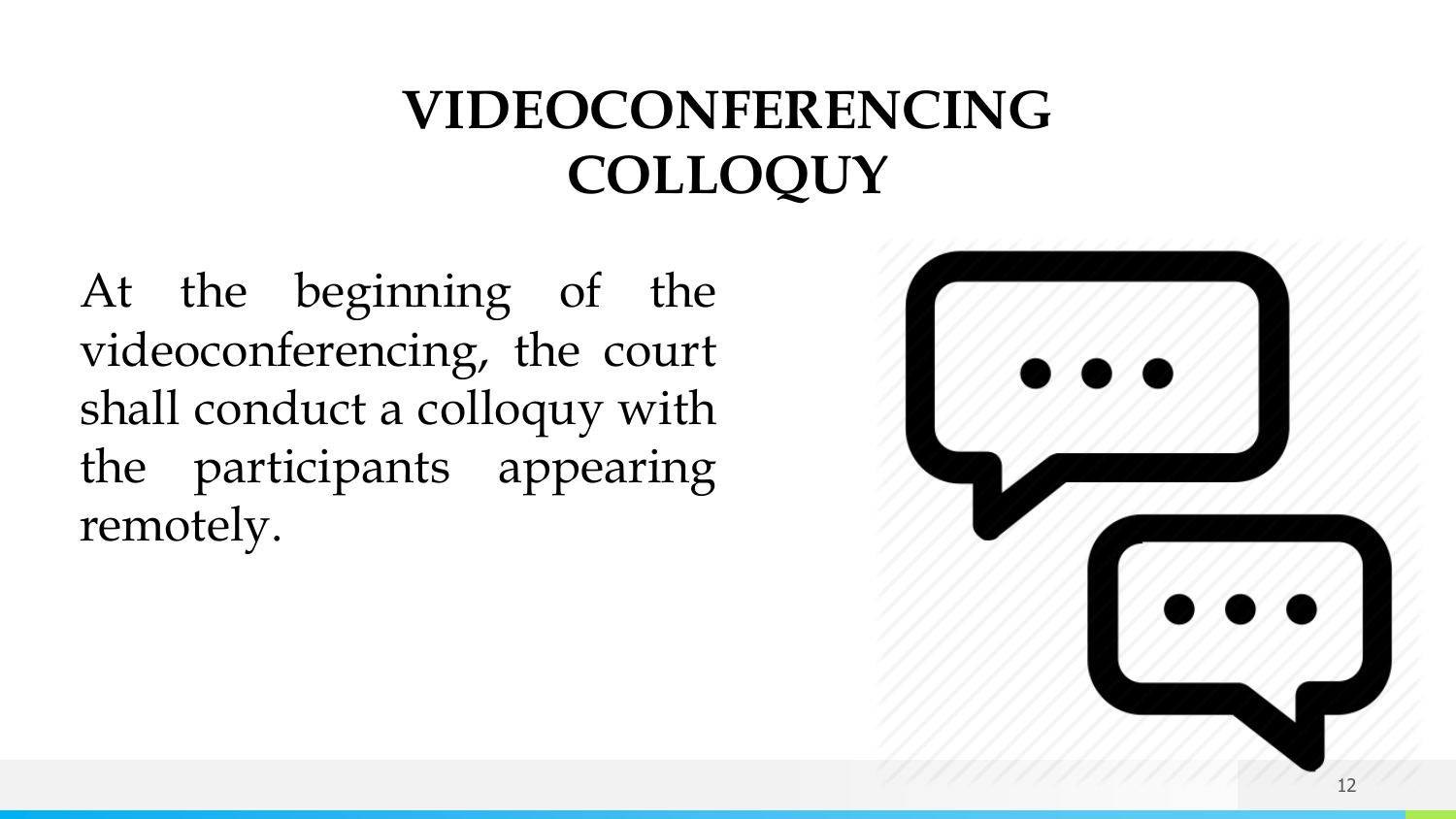## **VIDEOCONFERENCING COLLOQUY**

- 1. Justice/Judge should identify the person appearing remotely and then identify themselves and their court.
- 2. Questions for defendant :
	- a. "Can you hear me?"
	- b. "Can you see me?"
	- c. "Who is in the room with you at this time?"
- 3. Remind the participants of the prohibition against photographing, recording and rebroadcasting of the court proceedings.

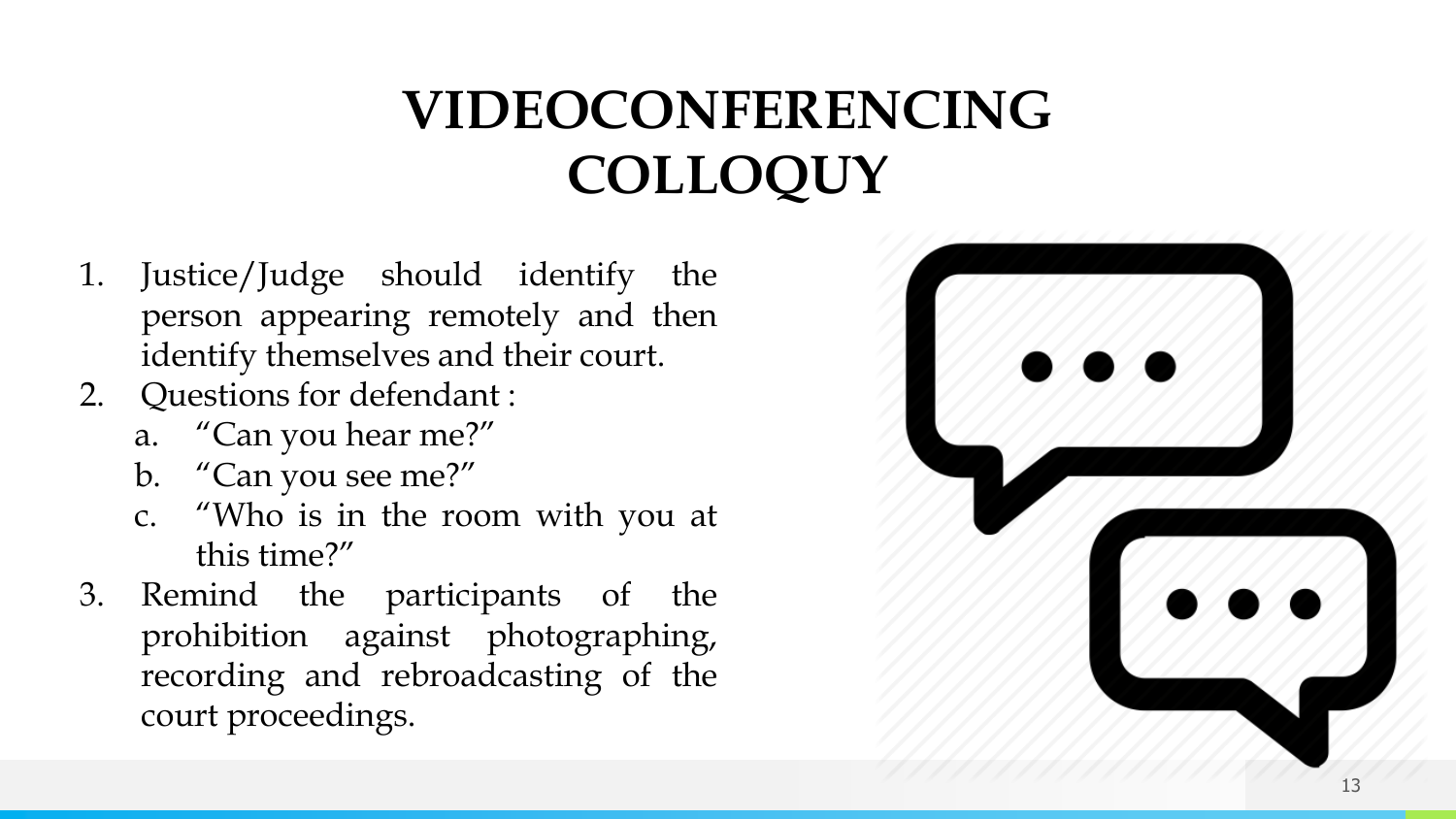**Documentary EVIDENCE evidence and judicial affidavits shall be filed and served at least three (3) calendar days prior to the scheduled videoconferencing.**

# **PRESENTATION OF DOCUMENTARY**

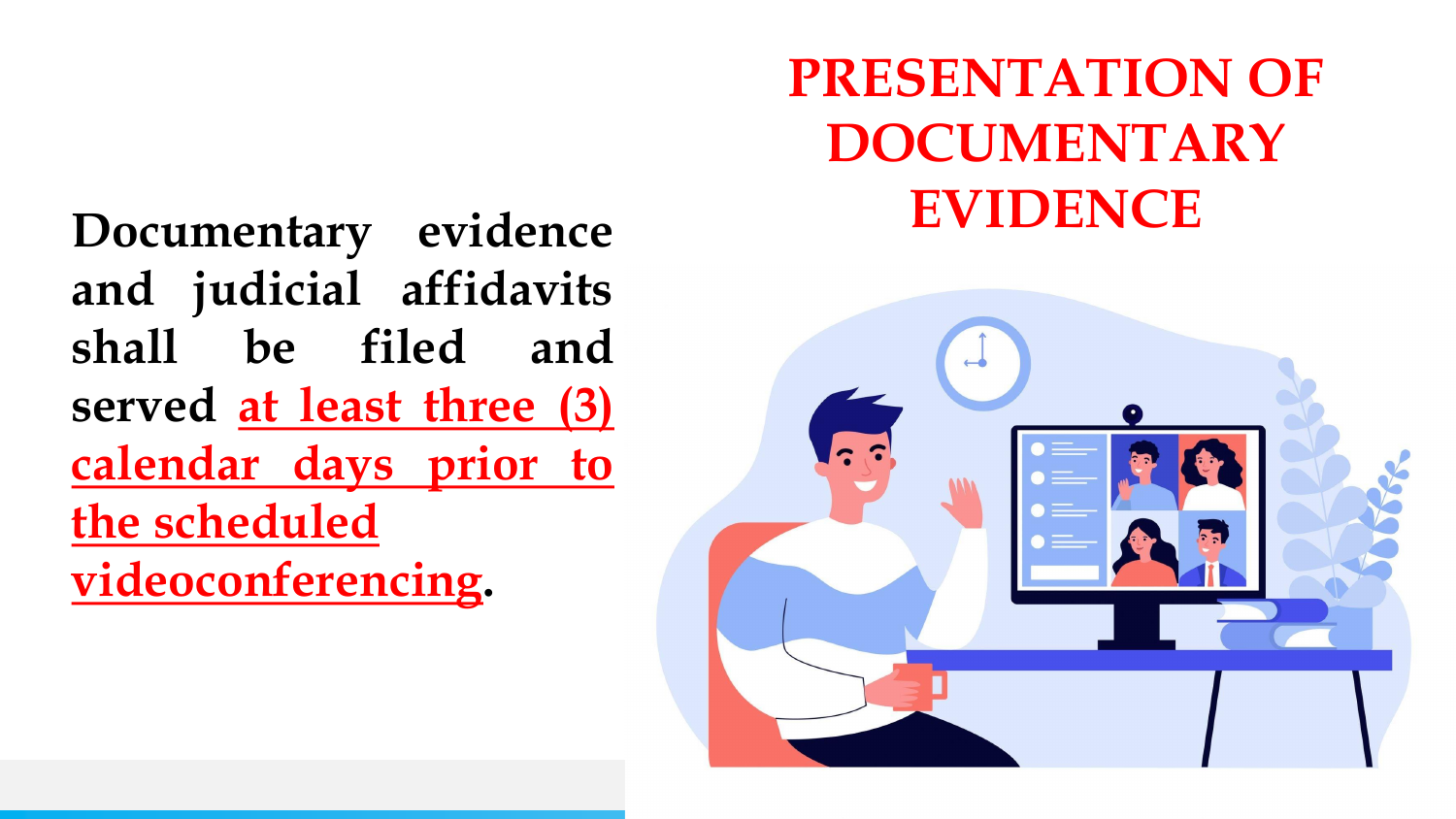**EVIDENCE Colored and legible electronic copies of the documents shall be made available through email or shared repository of the court.**

# **PRESENTATION OF DOCUMENTARY**

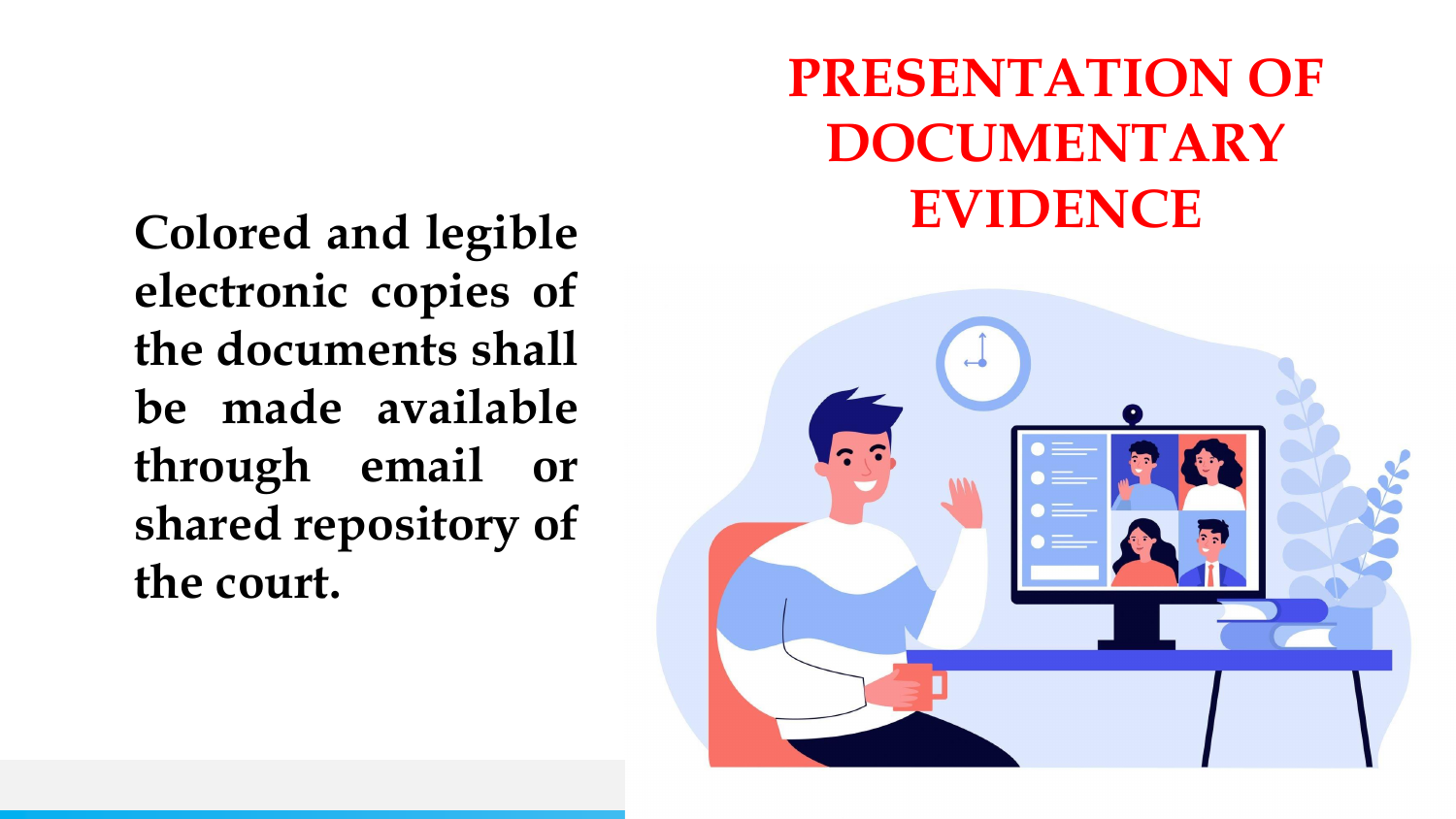### **PRESENTATION OF OBJECT EVIDENCE**

**Object evidence may be presented during videoconferencing if the same is exhibited to, examined or vied by all participants.**

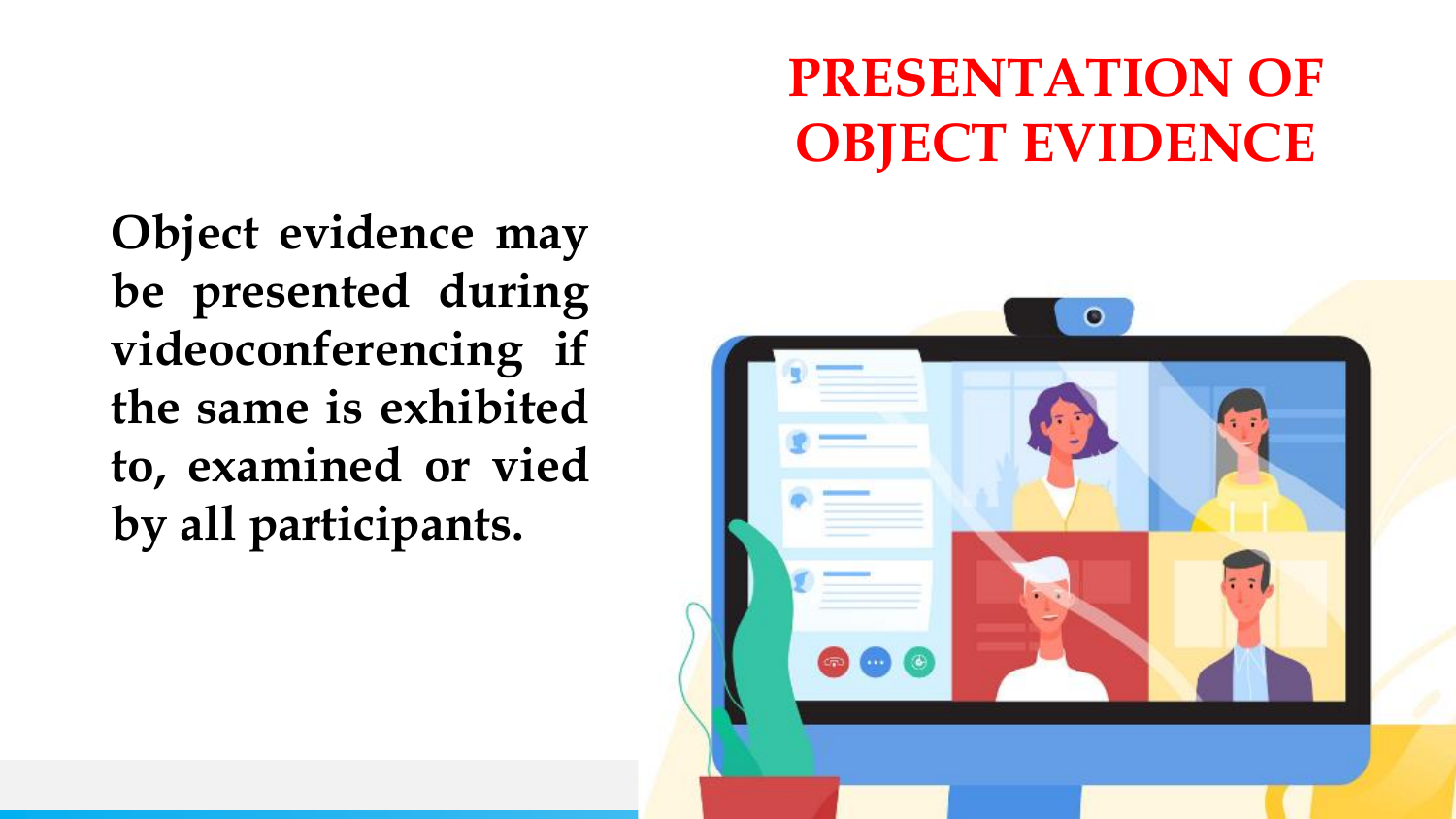#### **How?**

**By displaying the object on the screen or physically showing it to the witness testifying thereto at his or her location within full view of the participants.**

## **PRESENTATION OF OBJECT EVIDENCE**